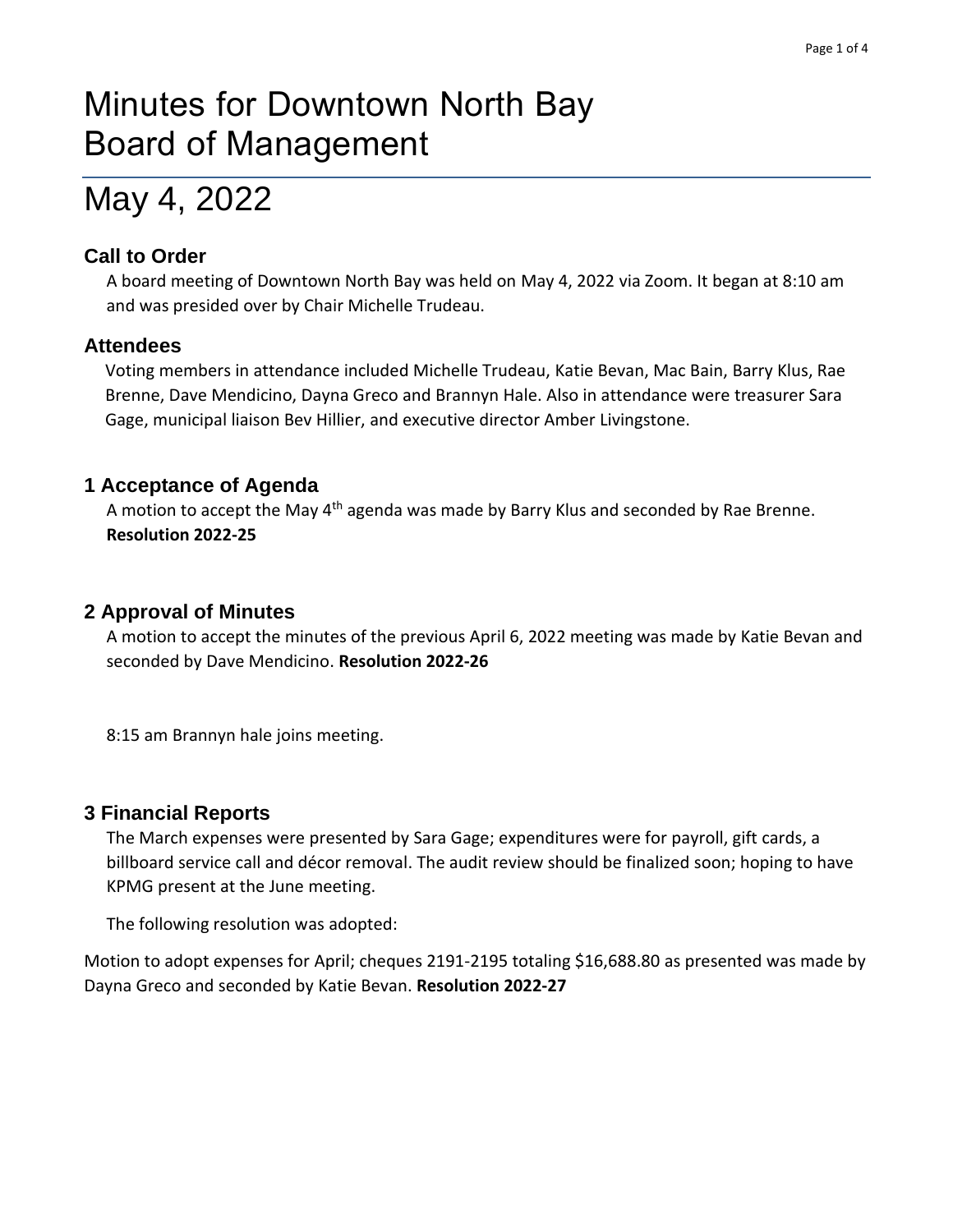## **4 Committee Reports**

### **Beautification & Safety report was presented by Katie Bevan & Barry Klus.**

Safety:

Neptune Security have been assigned downtown patrols 4 times/week. Schedule set for remainder of year. Security will be downtown from 12am-6am; this started on May 1, 2022. Budget for these patrols is based on \$20,000 from Safety budget. Possibility of \$10,000 in matching funds from municipality.

Letter to be drafted to Chief Tod and social services regarding the individual that damaged Cheapskates and assaulted an employee.

Invite Brent Kalinowski (CSWBP coordinator) to June committee meeting.

Draft letter supporting resolution from Joanne Brousseau. Share it with MP and MPP. Issue is within the justice system. There is a financial impact on businesses.

Implement incident reporting (include incurred expenses); advise members to share their incidents.

Begin to identify dangerous and mild individuals (based on behaviour).

Amber to share Homelessness Toolkit from OBIAA with Board. Lengthy document; recommend looking at glossary to learn terminology.

#### Beautification:

Katie spoke with Bev to inquire about costs to add festoon lighting at crosswalk in 200 block on Main East; Gerry will get cost and get back to us. No longer able to pave Main West lot.

Billboard invoice from Gateway Signs needs to be investigated on timing for sign lease.

#### **Promotions and Marketing report was presented by Rae Brenne.**

Bay Block Party is set for August 27<sup>th</sup>, with the same set up on Main West as in 2019. Food Fest to set up in Main West lot (Amber to email Brannyn about lot use).

Food tour to be discussed at committee level.

Artisan market: concerned with low numbers of vendors, as some backed out in 2019. Need to create artisan market contract with minimum number of vendors, insurance, respecting set up/tear down times, contact. Our members need to be supported first before other artisans. Ask Block Party committee who confirmed Artisan Way. They will be set up in 100 block of Main East.

Brannyn to look into ownership of lot beside old Tranquility building.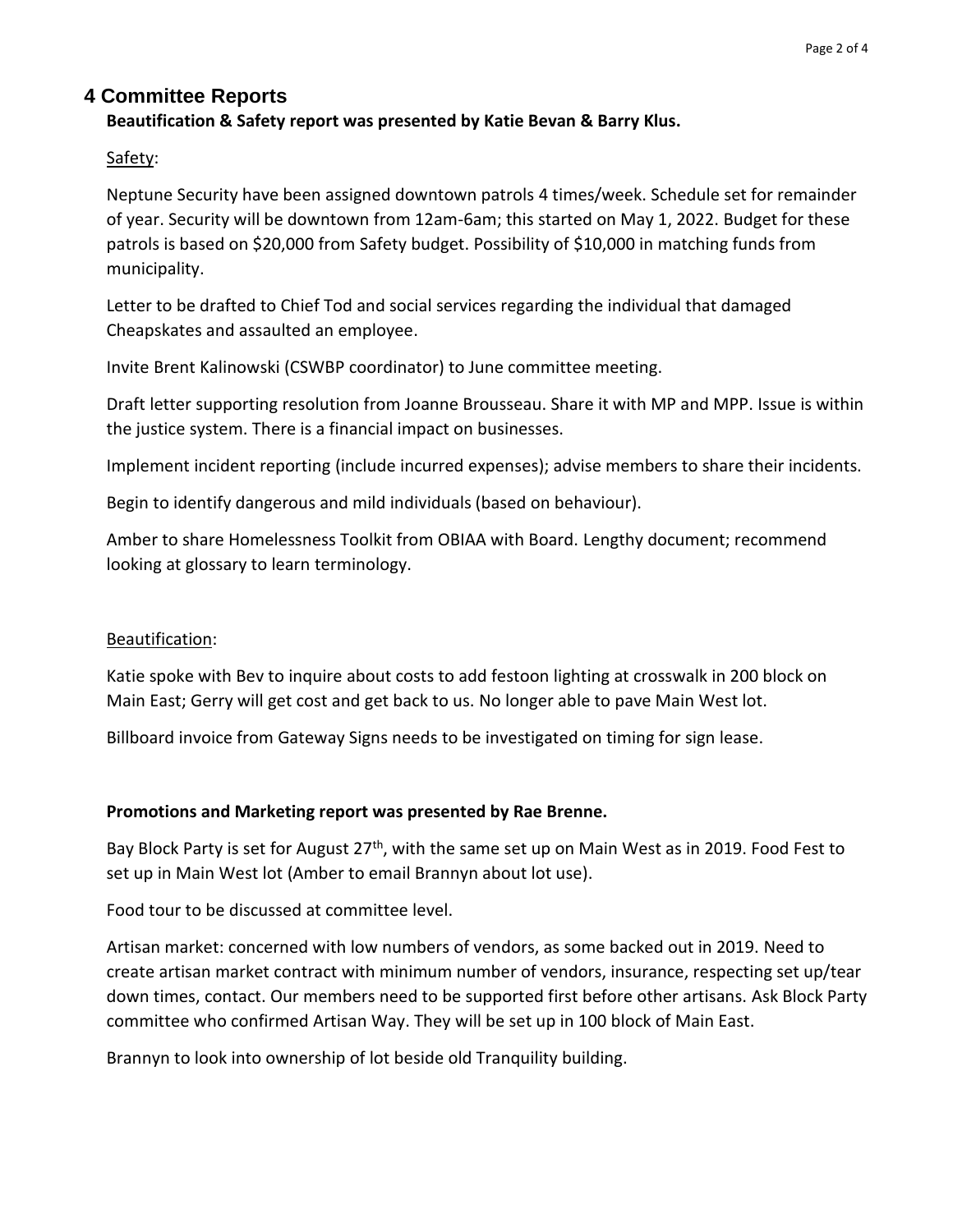#### **DIAC**

Multi-use courts are getting a lot of us. All-wheel track and play structure are planned for the area. Upcoming DIAC meeting.

## **5 City Councilor's Report**

Five: The Dionnes: \$50 dinner and a show with Lou Dawg's, Moose's Cookhouse and Cecil's. Gallery Hop, North Bay Museum exhibit, Quint's home will be open. PAAC to engage public and will form a community plan. Farmer's Market Saturday morning, Passport Promotion launch. Dave would like to see it become an annual event. Include Rae in upcoming meetings.

FONOM conference is sold out. Package add-ins for delegates should go through Fran Hanover.

#### **6 Executive Director's Report**

Working on communication campaign strategy for construction with sub-committee.

Brainstorming investment and attraction strategies, needs for next 3-5 years; will be part of grant application.

Have started member videos to introduce business owners to the community and share their personalities.

Started inventory of items in storage locker.

#### **ONGOING**

- Participating in weekly OBIAA calls; very helpful information and discussions from the weekly meet ups
- Committee member and future beta tester for OBIAA Customer Relationship management (CRM) software project
- Membership newsletters went out April 14<sup>th</sup>, and 28<sup>th</sup>
- Ongoing website updates
- Ongoing social media and Google My Business posts
- Monthly parking and security meetings with Bev Hillier, Bruce Robertson and David Jackowski
- \$8,150 outstanding in bonus gift cards as of April 30<sup>th</sup>.